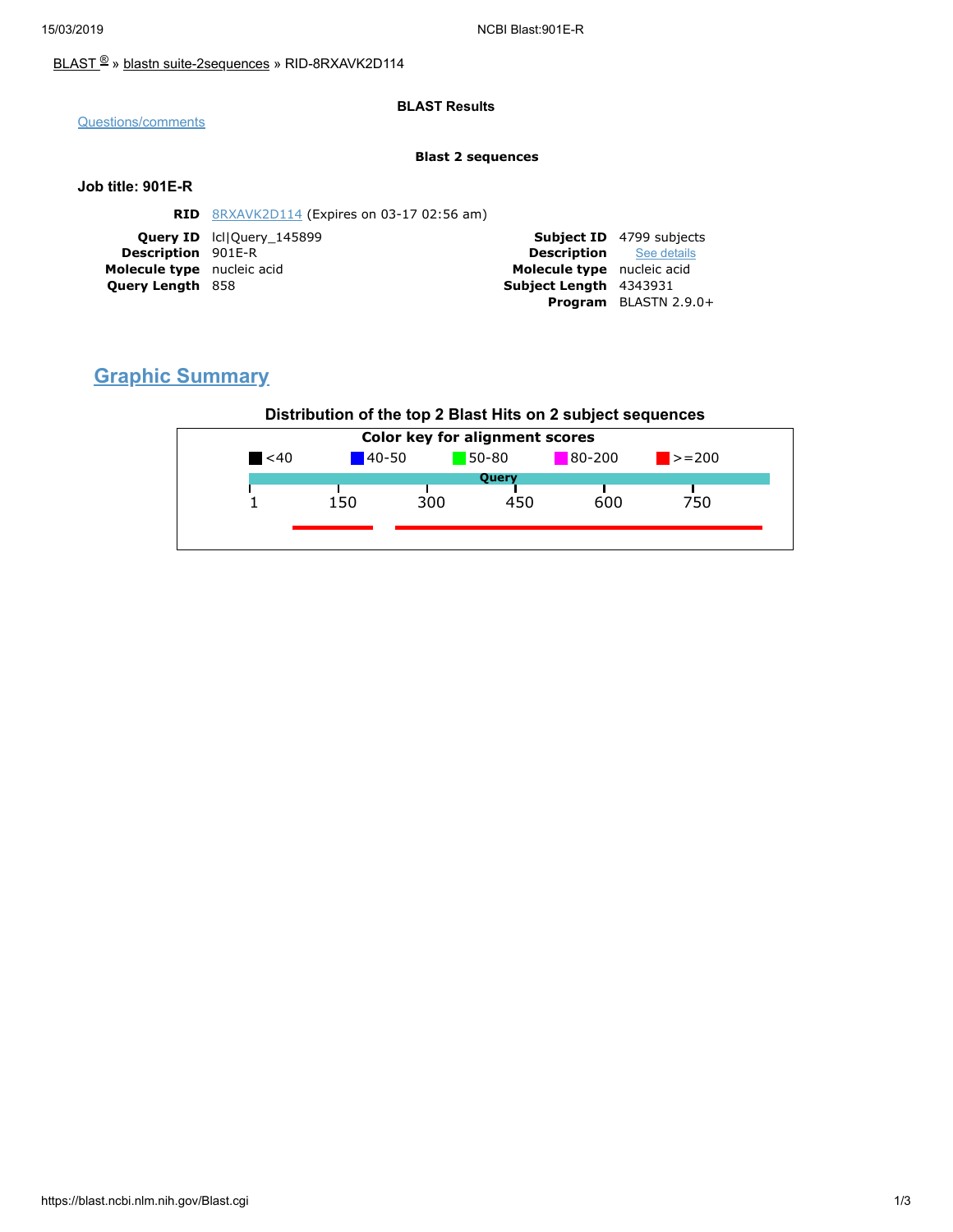## **Descriptions**

Sequences producing significant alignments:

| <b>Description</b>                                            | <b>Max</b><br>score | <b>Total</b><br>score | Query<br>cover | E<br>value | Ident   | Accession    |
|---------------------------------------------------------------|---------------------|-----------------------|----------------|------------|---------|--------------|
| MHIKLPCM 01515<br>Lipopolysaccharide<br>heptosyltransferase 1 | 1046                | 1046                  | 71%            | 0.0        | 97.10%  | Query_147415 |
| MHIKLPCM 01514 hypothetical<br>protein                        | 246                 | 246                   | 15%            | 2e-65      | 100.00% | Query_147414 |

## **Alignments**

MHIKLPCM\_01515 Lipopolysaccharide heptosyltransferase 1 Sequence ID: Query\_147415 Length: 957 Number of Matches: 1 Range 1: 338 to 957

| <b>Score</b>   |            | <b>Expect</b>         | <b>Identities</b>          | Gaps                                                      | <b>Strand</b>                | <b>Frame</b> |
|----------------|------------|-----------------------|----------------------------|-----------------------------------------------------------|------------------------------|--------------|
| 1046 bits(566) |            | 0.0()                 | 603/621(97%)               | 8/621(1%)                                                 | Plus/Minus                   |              |
| Features:      |            |                       |                            |                                                           |                              |              |
| Query          | 245        | CAGGAA                |                            | CAGATGAGCAAGA                                             | GG                           | 304          |
| Sbjct          | 957        |                       |                            |                                                           |                              | 898          |
| Query          | 305        |                       |                            | :GCCAA                                                    | <b>CCGGATCGG</b><br>GG T     | 364          |
| Sbjct          | 897        |                       |                            |                                                           |                              | 838          |
| Query          | 365        | ATAAACCGTGAT          | CGAT<br><b>CCAGT</b><br>GG | GC.<br>GCAG <sup>.</sup><br>AAATGAC                       | AACCCAGT<br>Ġ                | 424          |
| Sbjct          | 837        |                       | G                          |                                                           |                              | 778          |
| Query          | 425        | CGATACCACGAAT         | <b>CGC</b>                 | TCCGGCCAGCACACGGGCAACACSTT                                | <b>CCAGACTCATC</b><br>TCGG   | 484          |
| Sbjct          | 777        |                       | G<br>GG<br>:AGCA           | ACGGGC                                                    | <b>CGG</b>                   | 718          |
| Query          | 485        |                       | :ATAAGCAAA                 | GCC<br>G<br>.G                                            | <b>GCGG</b>                  | 544          |
| Sbjct          | 717        |                       |                            | GC<br>r<br>r<br>G<br>G<br>rgc                             | G<br>ATGCGG                  | 658          |
| Query          | 545        | CGCACCCCACGGAAG       | GCGAAT<br>AAT              | GAA<br>GC                                                 | :CAGTAAACCAATCAA             | 604          |
| Sbjct          | 657        |                       |                            | GC                                                        |                              | 598          |
| Query          | 605<br>597 |                       | CGGCCAGT                   | :ACGGGT<br><b>CGT</b>                                     | CGCATGAAGAAATACGGCATA        | 664          |
| Sbjct          | 665        |                       |                            |                                                           |                              | 538<br>724   |
| Query<br>Sbjct | 537        | GCCAGC                | AGGCAGG<br>CG1<br>G        | CAGAAAAT<br>GC.<br>G                                      | GCGATAGCATAAT<br>CGCCCT<br>G | 478          |
| Query          | 725        | GGT                   |                            | TTGCGGTT-GCTATAGCCCAGACTTTTTGGGCAAAAGTTCSCGGATGCGTCTTACGG |                              | 783          |
| Sbjct          | 477        | GC                    |                            | GGCA<br>G                                                 | I ACGG<br>G<br>CGGA I<br>.G  | 419          |
| Query          | 784        |                       |                            | GTAAAACAG                                                 | 'GGCT<br>-AAGT<br>CGC        | 838          |
| Sbjct          | 418        |                       |                            |                                                           |                              | 359          |
| Query          | 839        | TGCCCAGTYCA<br>GAGCG- | 858                        |                                                           |                              |              |
| Sbjct          | 358        | GAGCGGTTTGCCAGTCC     | 338                        |                                                           |                              |              |
|                |            |                       |                            |                                                           |                              |              |

### MHIKLPCM\_01514 hypothetical protein

Sequence ID: Query\_147414 Length: 1218 Number of Matches: 1 Range 1: 1 to 133

| Score         | <b>Expect</b> | <b>Identities</b> | Gaps      | <b>Strand</b> | Frame |
|---------------|---------------|-------------------|-----------|---------------|-------|
| 246 bits(133) | $2e-65()$     | 133/133(100%)     | 0/133(0%) | Plus/Minus    |       |